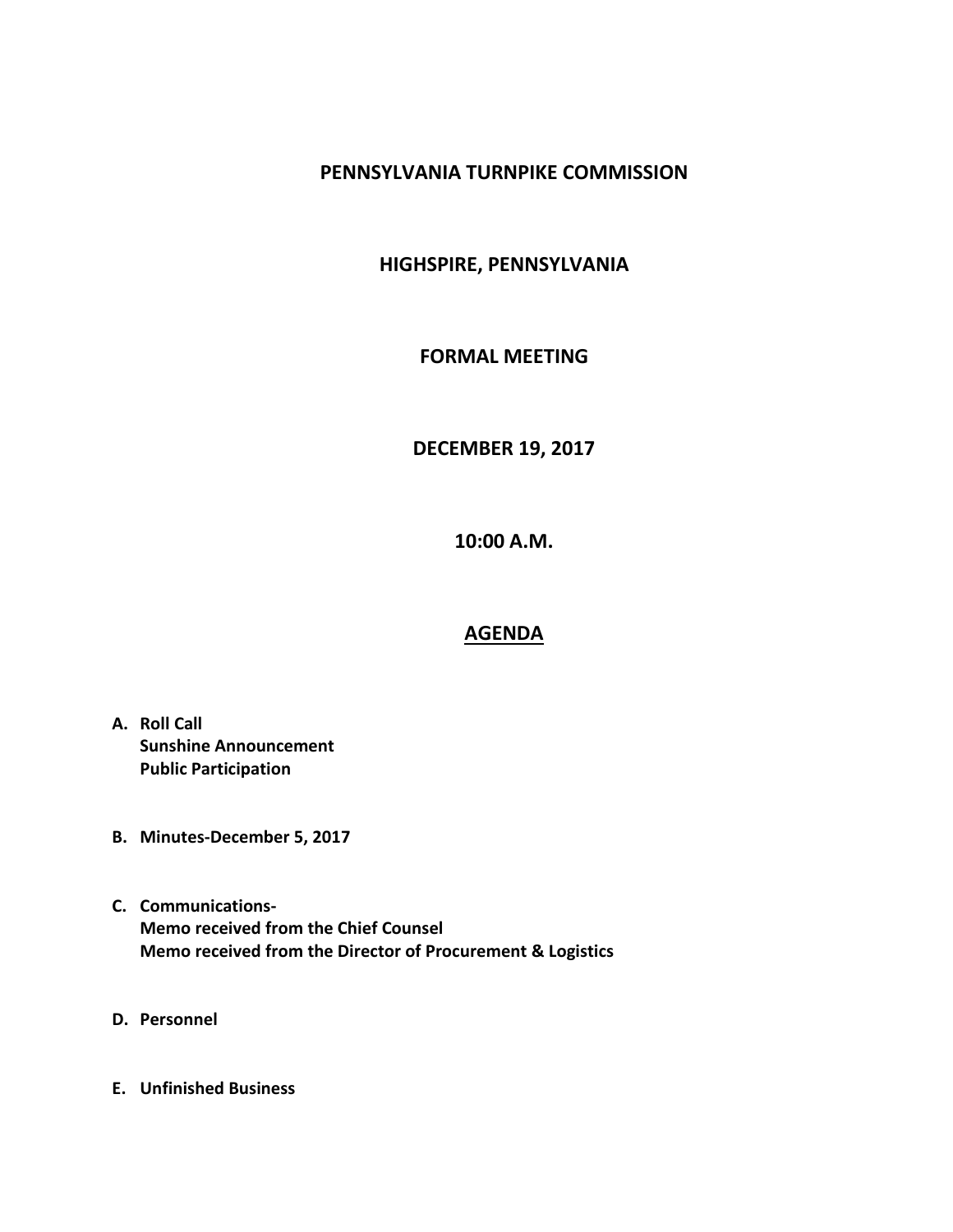**FORMAL AGENDA-DECEMBER 19, 2017 Page 2 of 6 F. NEW BUSINESS**

- **1. Approve the establishment of pools from which qualified professionals will be selected to provide real estate closing services, real estate appraisal services, and machinery, equipment and inventory appraisal services; authorize the Right-of-Way Administrator to direct the solicitation of competitive bids from each pool for work as required; approve the execution of the necessary agreements; and approve the inclusion of the selected qualified professionals in the following pools:**
	- **Real Estate Closing Services**
	- **Real Estate Appraisal Services**
	- **Machinery, Equipment and Inventory Appraisal Services**
- **2. Approve the negotiation and execution of the Agreements for the items listed in memos "a" and "b":**
	- **a. Two (2) Reimbursement Agreements with Equitrans LP to reimburse Equitrans the cost for the engineering and utility relocations necessary for construction of the Southern Beltway, Section 55-C2-1; at a combined not-to-exceed amount of \$8,089,059.41;**
	- **b. Agreement with TRC Engineers, Inc. for open-end drilling services from MP 247.30 to MP 359.00 and the Northeast Extension; at a not-to-exceed amount of \$900,000.00 or three (3) years, whichever occurs first.**
- **3. Approve the Right-of-Way Requests for the items listed in memos "a" through "h":**
	- **a. Acquisition of Right-of-Way 6519-B (C. Eugene Davidheiser), a total take parcel necessary for the total reconstruction project from MP A31.00 to MP A38.00 by authorizing the construction of a wetland mitigation site and authorize execution of a Declaration of Restrictive Covenants for Conservation;**
	- **b. Acquisition of Right-of-Way #14083-RD (WA Properties, LLC), a partial take parcel necessary for the total reconstruction project from MP 53.00 to MP 57.00 by authorizing payment of \$2,813.50 representing fair market value and pro-rated taxes to WA Properties, LLC; authorize the appropriate Commission officials to execute the Agreement of Sale and other documents that may be required for closing; authorize the payment of additional statutory damages as calculated by the Right-of-Way Administrator and approve by the Chief Counsel; and payment of fair market value to the property owner is contingent upon its delivery of a deed as prepared by the Legal Department;**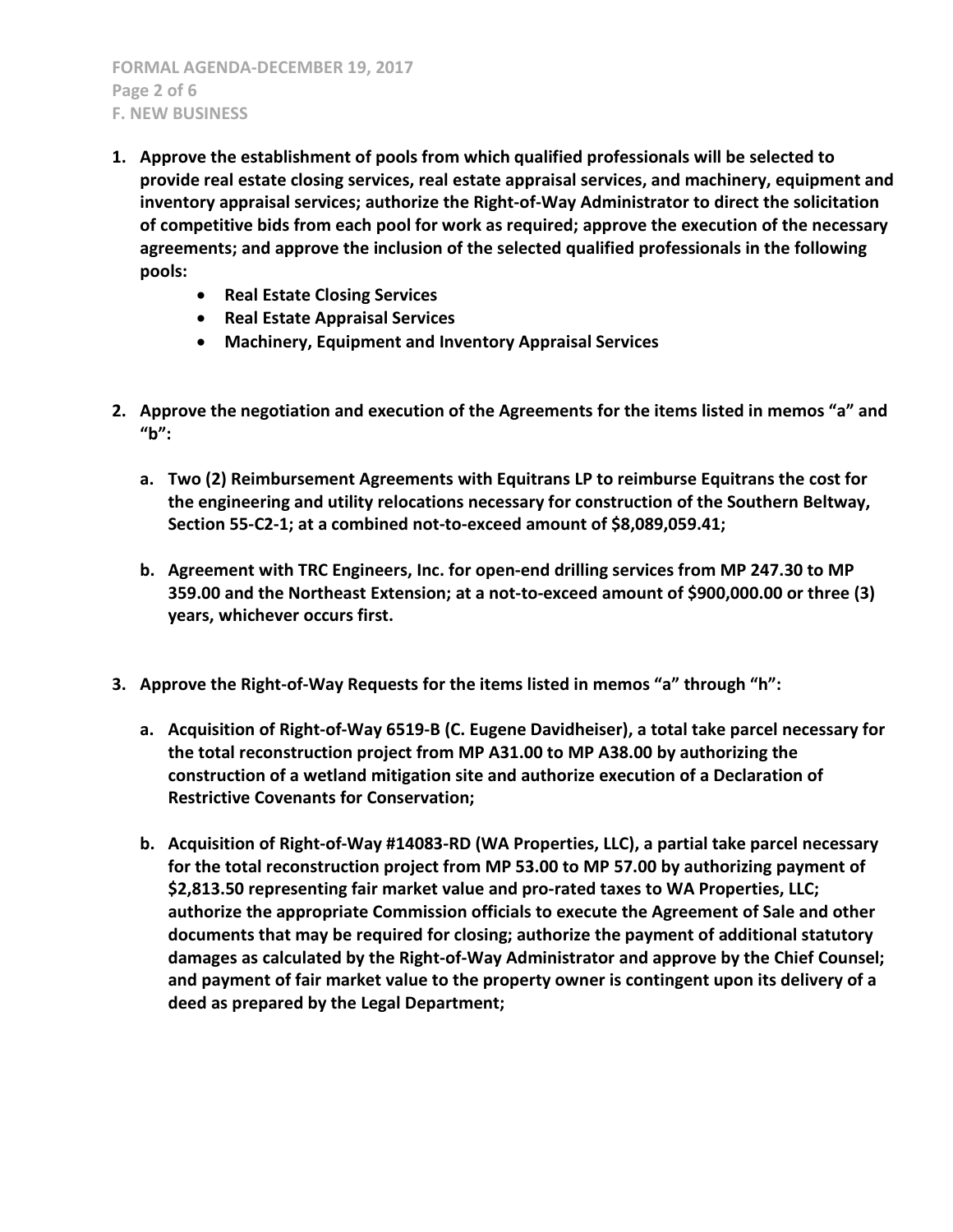- **c. Acquisition of Right-of-Way #17904-A (Dennis James & Patricia Watson Morgan and Dale A. & Diane R. Morgan), a partial take parcel necessary for construction of the Southern Beltway, US 22 to I-79, by authorizing payment of \$5,310.75 representing fair market value and prorated taxes to Dennis James & Patricia Watson Morgan, also authorize payment of \$5,310.75 representing fair market value and pro-rated taxes to Dale A. & Diane R. Morgan; authorize the appropriate Commission officials to execute the Agreement of Sale and other documents that may be required for closing; authorize the payment of additional statutory damages as calculated by the Right-of-Way Administrator and approved by the Chief Counsel; and payment of damages to the property owners is contingent upon their delivery of a deed prepared by the Legal Department;**
- **d. Settlement of Right-of-Way #14120-A (MDJST, LLC), a partial take parcel necessary for construction of the Southern Beltway, US 22 to I-79, by authorizing payment of \$18,345.50 representing fair market value and pro-rated taxes to MDJST, LLC; authorize the appropriate Commission officials to execute the Agreement of Sale and other documents that may be required for closing; authorize the payment of additional statutory damages as calculated by the Right-of-Way Administrator and approved by the Chief Counsel; and payment of damages to the property owner is contingent upon its delivery of a deed prepared by the Legal Department;**
- **e. Acquisition of Right-of-Way #14129A and #14129A-3 (Jerry Mazza, owner and Bourg, Inc., tenant), a partial take parcel necessary for construction of the Southern Beltway, US 22 to I-79, by authorizing payment of \$33,811.00 representing business dislocation damages to Bourg, Inc.; authorize the appropriate Commission officials to execute the Settlement Agreement and other documents that may be required for closing; and authorize the payment of additional statutory damages as calculated by the Right-of-Way Administrator and approved by the Chief Counsel;**
- **f. Acquisition of Right-of-Way #14079-RE (John M. & Catherine L. Tysarczyk), a total take parcel necessary for the total reconstruction project from MP 49.00 to MP 53.00 (Bridge WB-456) by authorizing payment of \$98,591.54 representing fair market value, pro-rated taxes, recording fees and rent supplement to ARROW Land Services, LLC, escrow agent; authorize the appropriate Commission officials to execute the Agreement of Sale and other documents that may be required for closing; authorize the payment of additional statutory damages as calculated by the Right-of-Way Administrator and approved by the Chief Counsel; and payment of fair market value is contingent upon the delivery of a deed as prepared by the Legal Department;**
- **g. Acquisition of Right-of-Way #6018-C (PA Dept. of Conservation and Natural Resources), a partial take parcel necessary for the total reconstruction project from MP 308.00 to MP 312.00 by authorizing payment of \$364,025.00 to Natural Lands; authorize the appropriate Commission officials to execute the necessary documents with the PA Dept. of Conservation and Natural Resources and Natural Lands, as drafted and approved by the Legal Department; and payment to Natural Lands is contingent upon approval of the parcel as suitable replacement land under the Land and Water Conservation Act requirements;**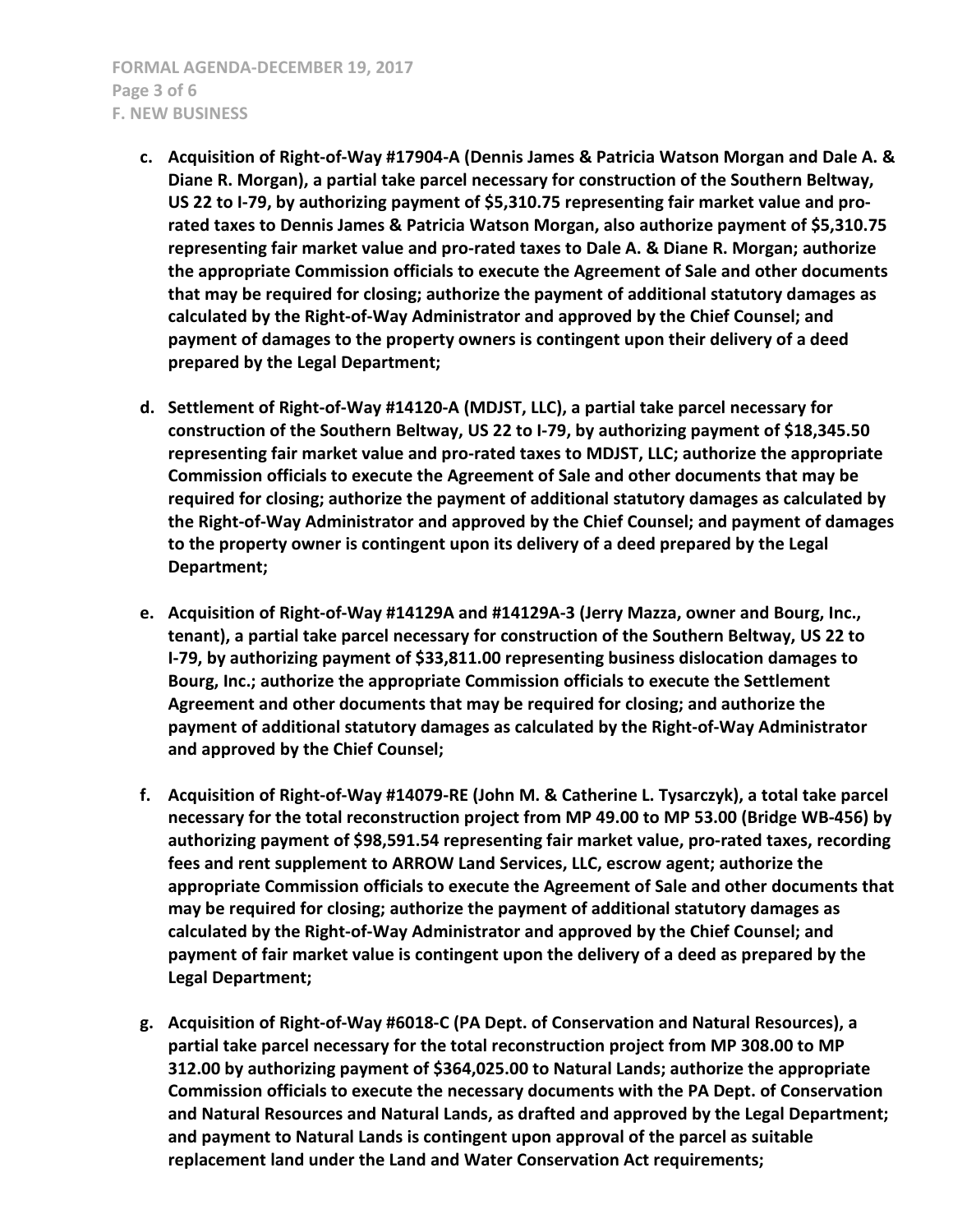**FORMAL AGENDA-DECEMBER 19, 2017 Page 4 of 6 F. NEW BUSINESS**

- **h. Acquisition of Right-of-Way #6022-A (Milford Road Associates, L.P.), a partial take parcel necessary for the total reconstruction project from MP 308.00 to MP 312.00 by authorizing payment of \$1,995,019.47 representing fair market value, pro-rated taxes and recording fees to Diversified Settlement Services, Inc., escrow agent; authorize the appropriate Commission officials to execute the Agreement of Sale and other documents that may be required for closing; authorize the payment of additional statutory damages as calculated by the Right-of-Way Administrator and approved by the Chief Counsel; and payment of fair market value to the property owner is contingent upon the delivery of a deed as prepared by the Legal Department.**
- **4. Approve advertising for an engineering services firm to perform contract administration and oversight for the P3 broadband fiber project.**
- **5. Approve the Change Orders and the Issuance of Purchase Orders for the items listed in memos "a" through "e":**
	- **a. Glass beads (December 21, 2017 – November 30, 2018), utilizing the Commonwealth's contract with Potters Industries, LLC; at a total award of \$200,000.00;**
	- **b. Traffic line paint (December 21, 2017 – November 30, 2018), utilizing the Commonwealth's contract with Ennis-Flint/Ennis Paint, Inc.; at a total award of \$400,000.00;**
	- **c. Change Orders for the maintenance, replacement, testing, certifications and repairs of the fuel pumps, dispensers and fuel storage tanks, to add funds through 2018: L & A Construction Co. LLC \$ 700,000.00 Districts 1, 2, 3 Clark Contractors, Inc. 400,000.00 Districts 4, 5**
	- **d. Change Order for Stop Loss insurance with Avalon Insurance Co., exercising the option to renew the agreement through December 31, 2018; at a cost of \$916,944.00;**
	- **e. Fuel storage tank cleaning, utilizing the Commonwealth's contract with Brad's Fuel Filtering, Inc.; at a total award of \$276,000.00.**
- **6. Approve the Award of Contracts for the items listed in memos "a" and "b":**

**TOTAL CHANGE ORDERS: \$1,100,000.00**

**a. Contract #T-019.00R002-3-02 for bituminous resurfacing and substructure rehabilitation between MP 19.41 and MP 31.25 to the lowest responsive and responsible bidder, The Lane Construction Corporation; at a not-to-exceed amount of \$17,449,139.50 and contingency of \$800,000.00;**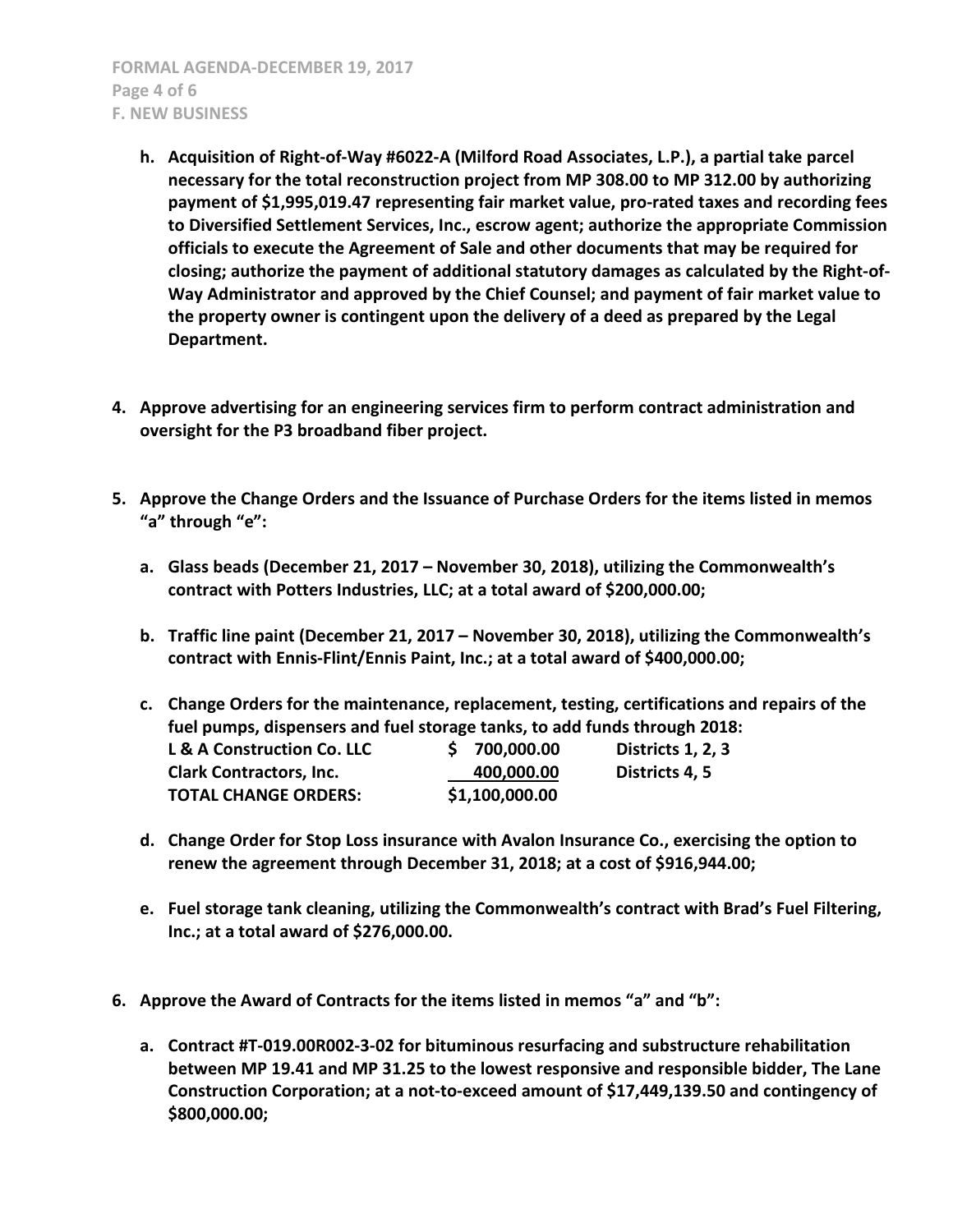- **b. Contract #T-268.00R001-3-02 for bituminous resurfacing and median barrier replacement between MP 268.32 and MP 275.05 to the lowest responsive and responsible bidder, Hempt Bros., Inc.; at a not-to-exceed amount of \$12,518,358.17 and a contingency of \$600,000.00.**
- **7. Approve the Change Orders and Final Payments for the items listed in memos "a" through "c":**
	- **a. Change Order #4 for Contract #T-202.00T001-3-02 for roadway and bridge reconstruction from MP 201.74 to MP 206.89 with New Enterprise Stone & Lime Co., Inc., for an additional \$150,000.00 for MPT enhancements for Stage 2 construction work; for a revised not-toexceed amount of \$76,213,234.49;**
	- **b. Change Order #6 for Contract #S-006.00X002-3-08 for construction of the Southern Beltway, Section 55B, from MP S11.17 to MP S14.31 with Joseph B. Fay Co., for an increase of \$445,345.06 for E & S control, caisson construction, excavation, void repair, capping existing sanitary sewer, drainage, and replacement of the existing sidewalk; for a revised not-toexceed amount of \$95,352,926.29;**
	- **c. Change Order #5 and Final Payment for Contract #A-049.00R001-3-02 for bituminous overlay between MP A48.90 and MP A59.34 with New Enterprise Stone & Lime Co., Inc. for a decrease of \$1,032,411.35 to balance items to actual work completed, and changes for the asphaltic plug joint, latex concrete deck repairs, pavement markings, price adjustment for asphalt materials and lane rental fees; for a final contract value of \$15,264,297.64 and final amount due to the contractor of \$377,640.76.**
- **8. Approve the award of services and authorize the negotiation and execution of an agreement with the selected firm/firms for the items listed in memos "a" through "c":**
	- **a. Ref #3-278, open-end mechanical, electrical and plumbing design and construction services systemwide:**
		- **Burns Engineering, Inc.-AWARDED**
		- **Cannon Design PA, Inc.**
		- **STV, Inc.**
	- **b. T00079/T00080, two (2) open-end traffic operations and Intelligent Transportation Systems (ITS):**
		- **McMahon Associates, Inc.-AWARDED**
		- **WSP USA, Inc.-AWARDED**
		- **AECOM Technical Services, Inc.**
	- **c. RFP #8758, mechanical and electrical maintenance services at various Commission facilities:**
		- **G.R. Spnaugle & Sons, Inc.-AWARDED**